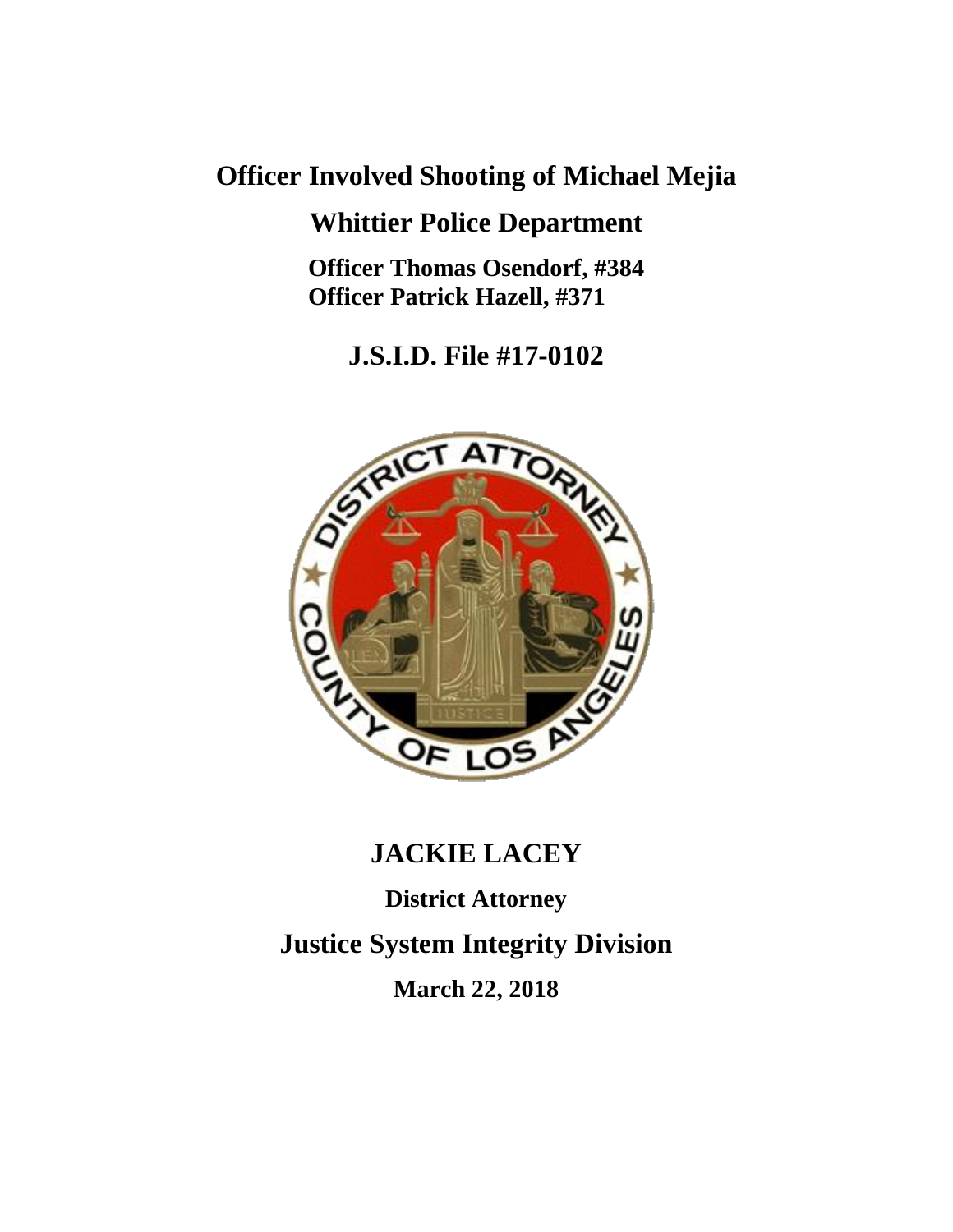#### **MEMORANDUM**

| TO:             | <b>CHIEF JEFF A. PIPER</b>                        |
|-----------------|---------------------------------------------------|
|                 | <b>Whittier Police Department</b>                 |
|                 | 13200 Penn Street                                 |
|                 | Whittier, California 90602                        |
|                 | <b>CAPTAIN CHRISTOPHER BERGNER</b>                |
|                 | Los Angeles County Sheriff's Department           |
|                 | Homicide Bureau                                   |
|                 | 1 Cupania Circle                                  |
|                 | Monterey Park, California 91755                   |
| FROM:           | <b>JUSTICE SYSTEM INTEGRITY DIVISION</b>          |
|                 | Los Angeles County District Attorney's Office     |
| <b>SUBJECT:</b> | <b>Officer Involved Shooting of Michael Mejia</b> |
|                 | J.S.I.D. File #17-0102                            |
|                 | W.P.D. File #2017-00001531                        |
|                 | L.A.S.D. File #017-00025-3199-011                 |
| DATE:           | March 22, 2018                                    |

The Justice System Integrity Division of the Los Angeles County District Attorney's Office has completed its review of the February 20, 2017, non-fatal shooting of Michael Mejia by Whittier Police Department (WPD) Officers Thomas Osendorf and Patrick Hazell. It is our conclusion that Osendorf and Hazell used reasonable force to stop a dangerous felon.

The District Attorney's Command Center was notified of this shooting on February 20, 2017, at approximately 9:08 a.m. The District Attorney Response Team responded to the location. They were given a briefing and walk-through of the scene by Los Angeles County Sheriff's Department (LASD) Lieutenant John Corina.

The following analysis is based on reports, recorded interviews, video, and photographs submitted to this office by the LASD. The departmentally compelled statements of the involved officers were not considered in this analysis.

#### **FACTUAL ANALYSIS**

On February 20, 2017, at approximately 5:30 a.m., Michael Mejia, an admitted "Winter Gardens" gang member, murdered  $R$  T at T  $\blacksquare$  ' home in East Los Angeles. After killing T , Mejia carjacked a Dodge Stratus and fled the scene of the murder.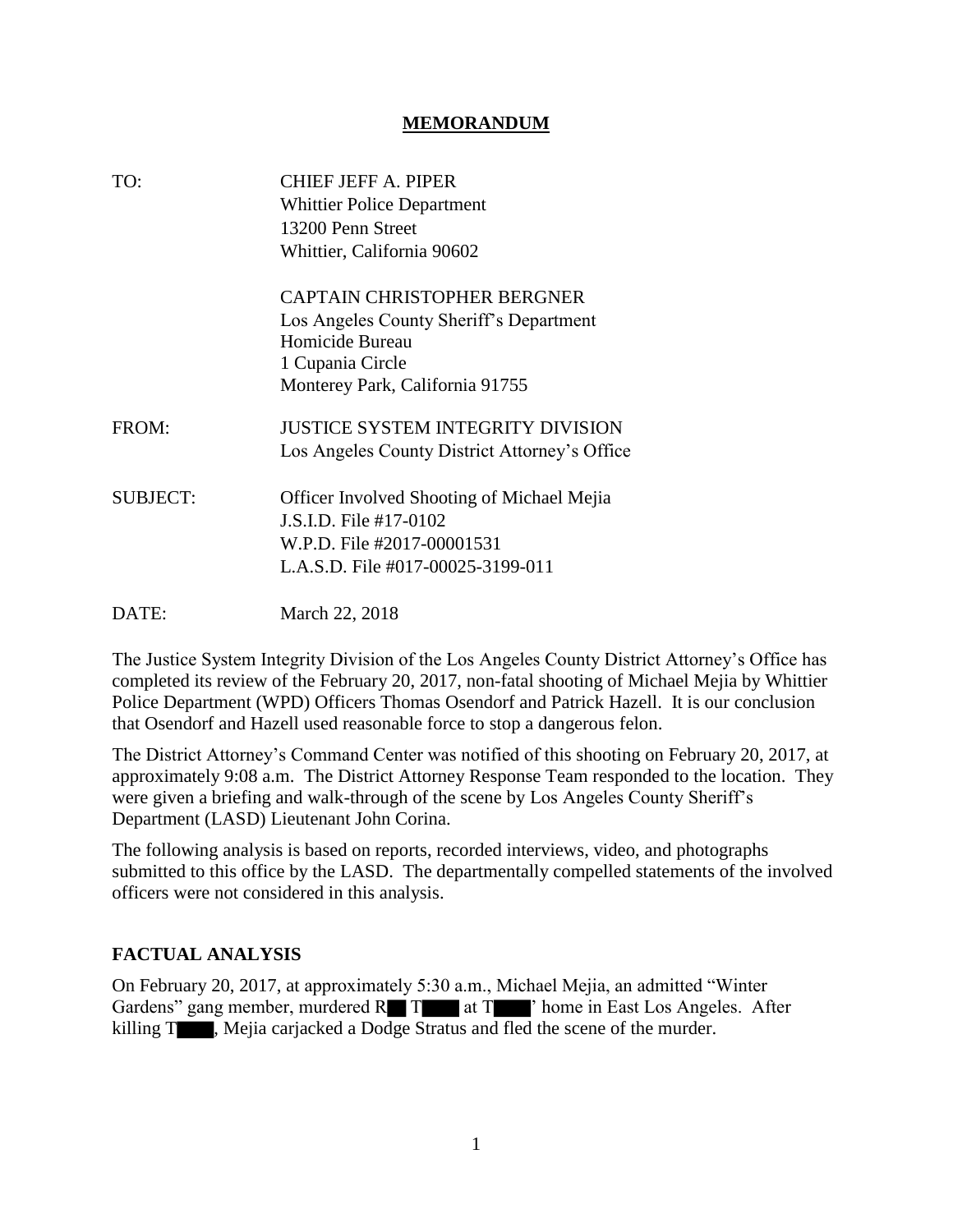Later that morning, at approximately 7:50 a.m., Mejia, still driving the stolen Dodge, was traveling southbound on Colima Road in the City of Whittier. As he approached the intersection of Colima Road and Mar Vista Street, Mejia collided with a vehicle that was stopped at a red light. The force of the collision pushed that car into the vehicle in front of it, and caused major damage to all three vehicles. After the collision, Mejia convinced one of the other drivers to help him push his car off of Colima Road and onto Mar Vista Street. Once moved, the Dodge was no longer visible from the scene of the collision.

At 8:03 a.m., a WPD dispatcher received a 9-1-1 call regarding the collision at Colima Road and Mar Vista Street. The caller did not know whether anyone was injured, and the WPD dispatcher assigned WPD Officers Keith Boyer and Thomas Osendorf to respond to the traffic collision. Just after the call was announced over the radio, Officer Patrick Hazell asked to be assigned to the call as well.

Osendorf was the first officer to arrive at the scene of the collision. He parked his vehicle on Colima Road to the north of the collision and spoke with the involved drivers. Hazell was the next to arrive, and Osendorf directed him to Mar Vista Street to contact Mejia, who was still seated in the driver's seat of the Dodge. Boyer was the last officer to arrive at the scene of the accident. He pulled his patrol vehicle behind the stolen Dodge, exited, and started speaking with Mejia when Hazell arrived.

As Boyer was speaking with Mejia, Hazell, who was standing to the rear of the Dodge, asked the dispatcher to check the license plates on the stolen Dodge. Boyer moved to the passenger side of his patrol vehicle to retrieve a fingerprint scanner when the dispatcher responded with information that the car was stolen. Advised of this new information, Boyer and Hazell both approached the driver's side of the Dodge and Boyer told Mejia to exit the car. Mejia initially protested verbally, but then exited the car, turned, and faced it. Boyer was standing immediately behind Mejia and Hazell was to his right.

Without warning or provocation, Mejia pulled a Glock 9 mm semiautomatic handgun from his waistband and shot Hazell several times, hitting him in the abdomen and striking his holstered firearm. Mejia then spun and shot Boyer multiple times before Boyer could draw his firearm. Boyer suffered three gunshot wounds to the chest, fell to the ground, and died almost immediately.

After being shot, Hazell was able to take cover and move to the front of his patrol car, which was positioned in front of the stolen Dodge. Hazell was unable to see Boyer, but saw Mejia, still armed with a handgun, apparently assessing the situation. Hazell was able to fire one round from his service weapon, but the gun was severely damaged from having been shot by Mejia, and was inoperable after the round in the chamber was discharged. After realizing his firearm was inoperable, Hazell held his position of cover and radioed for help.

Osendorf, who, because of the positioning of the cars involved in the traffic collision was unable to see what was happening with Mejia, heard gunshots and started running toward Mejia and his fellow officers. When he reached the corner of Colima Road and Mar Vista Street, Osendorf saw Boyer, lying motionless on his back in the street next to the driver's side of the Dodge, and Mejia, still armed with a handgun, walking towards Boyer's patrol vehicle while looking in the direction of the officers he had just shot. Osendorf fired fourteen rounds at Mejia as Mejia attempted to get into Boyer's patrol vehicle.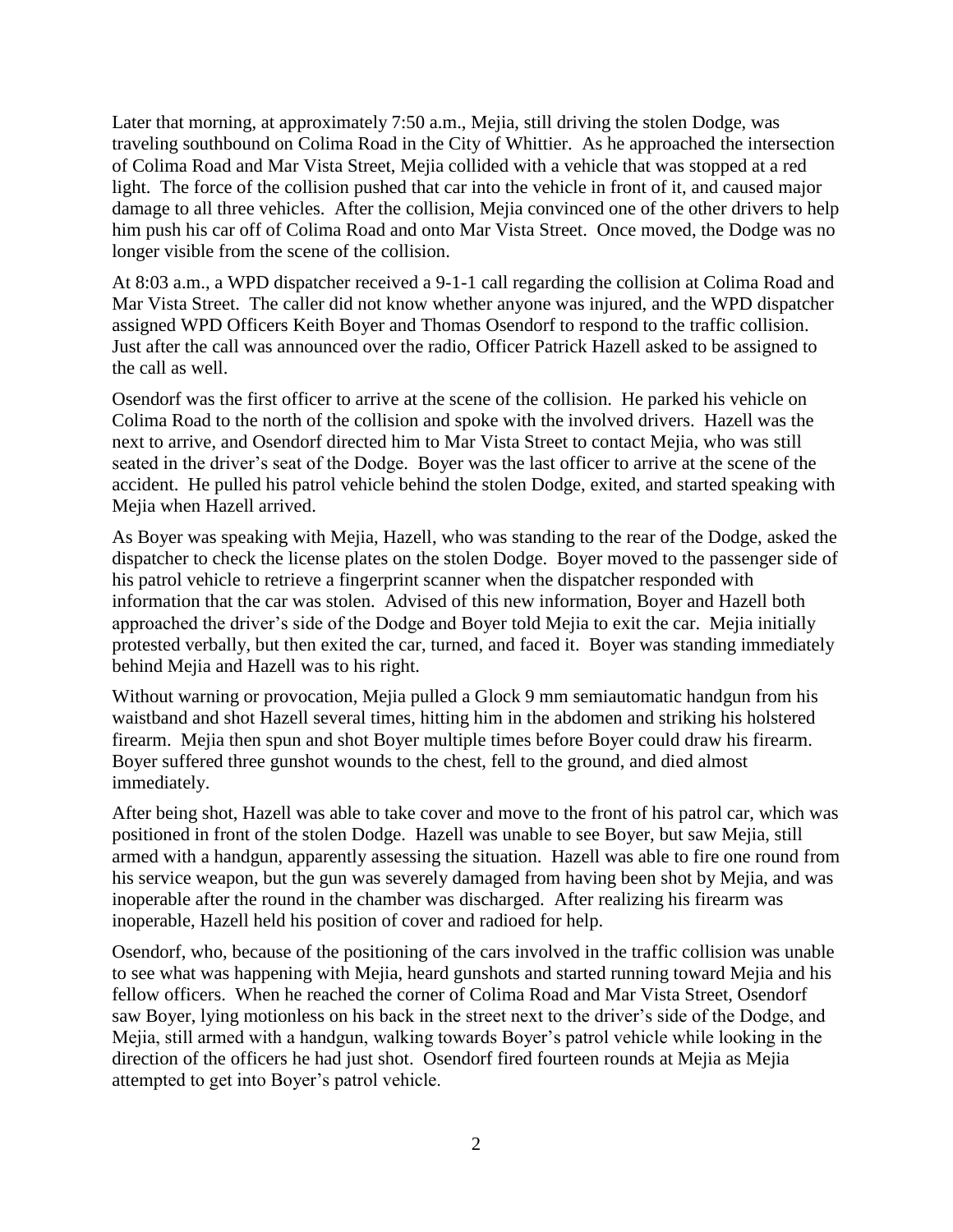Mejia was struck one time by Osendorf. In response, he yelled, "You got me!" and he threw his handgun onto the street, raised his hands, and got down on one knee. Osendorf and Hazell took Mejia into custody without further incident.

Mejia fired all the bullets which had been loaded into his handgun and it was empty when he threw it to the ground. However, the slide of the weapon was in the forward position, so it was impossible to know whether it was loaded without physically inspecting it.



*Figure 1: Mejia threw his gun on the street after Osendorf shot him.*

After Mejia was taken into custody, he was transported to the hospital by ambulance to be treated for a gunshot wound. He was shot one time in the left side. The bullet traveled back to front before it exited his body intact. Mejia was treated for his injuries and released.

Hazell was transported to the hospital for a gunshot wound to the stomach. The bullet struck his ballistic vest, penetrated it, and imbedded itself in his torso. He was treated for his wounds and released from the hospital.

## **LEGAL ANALYSIS**

A police officer may use reasonable force to effect an arrest, prevent escape, or overcome resistance of a person the officer believes has committed a crime. Penal Code section 835a. An officer "may use all the force that appears to him to be necessary to overcome all resistance, even to the taking of life; [an officer is justified in taking a life if] the resistance [is] such as appears to the officer likely to inflict great bodily injury upon himself or those acting with him." People v.